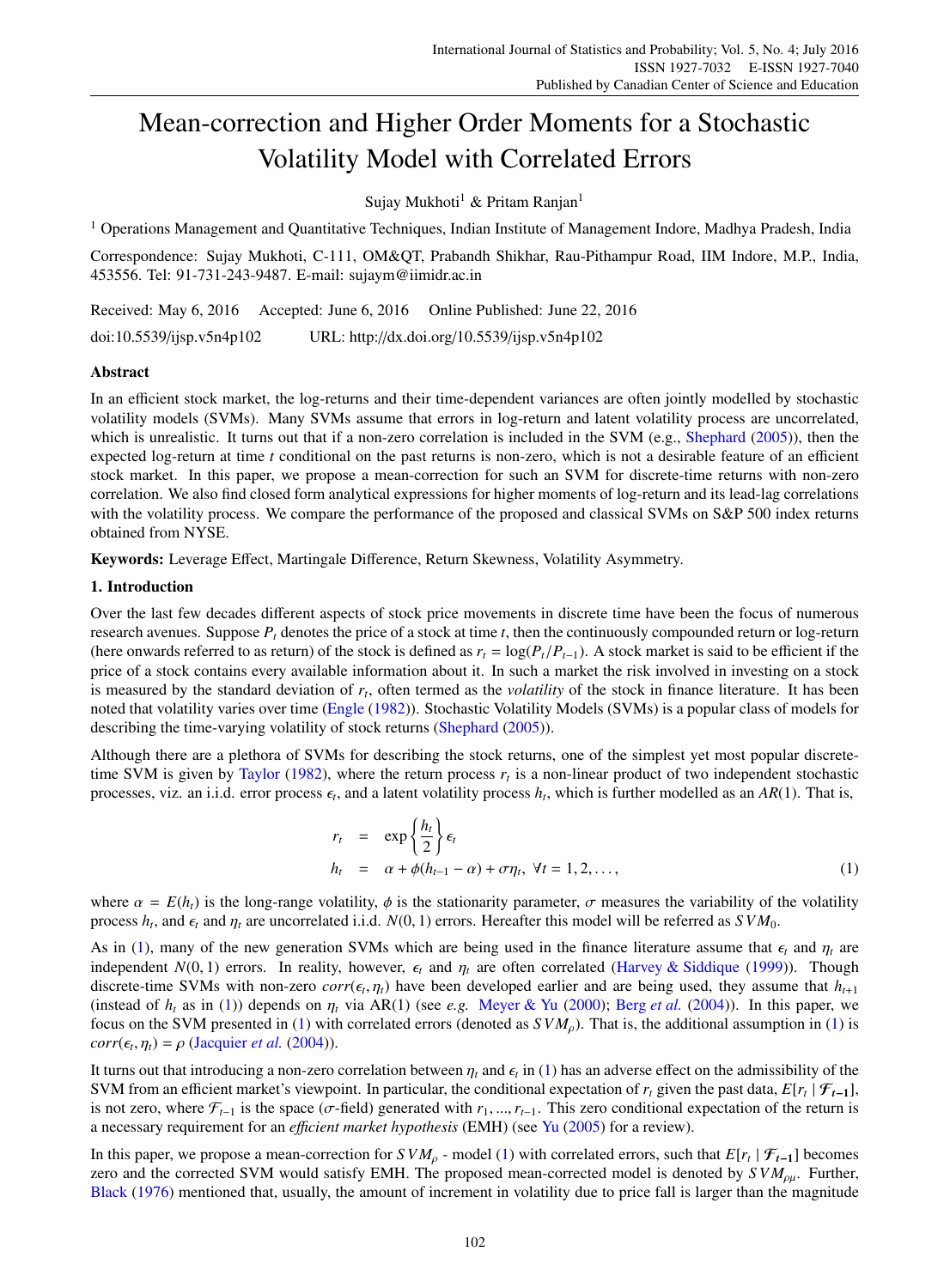of reduction in the volatility due to price increase. In turn, this indicates the volatility of positive returns,  $var(r_t|r_t > 0)$ , is less than the volatility of the negative returns,  $var(r_t|r_t < 0)$  resulting in skewness in return distribution. Moreover, the kurtosis quantifies the proportion of extreme values, that occur during crashes, explained by the model. We find the closed form expressions for the higher-order moments and the lead-lag correlation of the underlying return process. These descriptive statistics indicate the influence of past/future volatility on today's return.

The remainder of the article is organized as follows. Section 2 presents the main results:  $SVM_{ou}$  - the mean-corrected SVM with non-zero correlation that satisfies EMH, and the closed form analytical expressions for the higher order moments and lead-lag correlation for the proposed model. For the returns of S&P 500 NSYE, Section 3 presents a comparison between the standard zero correlation model (1) and the ones with non-zero correlation. Finally Section 4 outlines the concluding remarks and a few possible future directions.

## 2. Main Results

For this section, we assume that the error terms  $\epsilon_t$  and  $\eta_t$  in (1) have not only a constant correlation  $\rho$  and i.i.d. *N*(0, 1) marginals, but they also follow a bivariate normal distribution. The proposed mean-corrected model ( $SVM<sub>ou</sub>$ ) contains an additional term  $\mu$ , i.e.,

$$
r_{t} = \mu + \exp\left\{\frac{h_{t}}{2}\right\} \epsilon_{t}
$$
  
\n
$$
h_{t} = \alpha + \phi(h_{t-1} - \alpha) + \sigma \eta_{t}, \ \forall t = 1, 2, \dots T.
$$
\n(2)

Theorem 1 establishes the value of  $\mu$  for which the proposed mean-corrected model (2) gives zero conditional expectation  $E[r_t | \mathcal{F}_{t-1}]$  and hence satisfy EMH. Later in this section, we derive closed form expressions for the higher-order moments, i.e., variance, skewness, and kurtosis of  $r_t$ , and lead-lag correlations between  $r_t$  and  $h_{t\pm k}$ .

**Theorem 1.** For SVM<sub>pµ</sub> in (2) with  $|\phi| \leq 1, \sigma > 0$  and  $-\infty < \alpha < \infty$ , if  $(\epsilon_t, \eta_t)$  follows a standard bivariate normal *distribution with correlation* ρ*, the mean term*

$$
\mu = -\frac{\rho \sigma}{2} \exp\left\{\frac{\alpha}{2} + \frac{\sigma^2}{8(1 - \phi^2)}\right\} \tag{3}
$$

*gives*  $E[r_t | \mathcal{F}_{t-1}] = 0$  *and vice-versa.* 

*Proof.* The conditional expected return  $E[r_t | \mathcal{F}_{t-1}] = 0$  gives

$$
-\mu = E\left[\exp\left\{\frac{h_t}{2}\right\}\epsilon_t\right] = E\left[\exp\left\{\frac{\alpha + \phi(h_{t-1} - \alpha) + \sigma\eta_t}{2}\right\}\epsilon_t\right]
$$

$$
= \exp\left\{\frac{\alpha}{2}\right\} \times E\left[\exp\left\{\frac{\phi\sigma}{2}\sum_{j=1}^{\infty}\phi^{j-1}\eta_{t-j}\right\}\right] \times E\left[\exp\left\{\frac{\sigma\eta_t}{2}\right\}\epsilon_t\right].
$$
 (4)

Since  $(\epsilon_t, \eta_t)$  follows a standard bivariate normal with correlation  $\rho$ , the condition distribution of  $\epsilon_t | \eta_t$  is given by  $N(\rho\eta_t, 1-\rho^2)$ . This conditional normal distribution and the moment generating function (mgf) of a normal distribution simplifies the third term in  $(4)$  as

$$
E\left[\exp\left\{\frac{\sigma\eta_t}{2}\right\}\epsilon_t\right] = E_{\eta_t}\left[\exp\left\{\frac{\sigma\eta_t}{2}\right\}\rho\eta_t\right] = \frac{\rho\sigma}{2}\exp\left\{\frac{\sigma^2}{8}\right\},\tag{5}
$$

and the second term to

$$
\prod_{j=1}^{\infty} E\left[\exp\left\{\frac{\sigma \phi^j}{2} \eta_{t-j}\right\}\right] = \exp\left\{\frac{\sigma^2}{8} \sum_{j=1}^{\infty} \phi^{2j}\right\} = \exp\left\{\frac{\sigma^2 \phi^2}{8(1 - \phi^2)}\right\}.
$$
\n(6)

Hence the final expression for  $\mu$  follows from (4)-(6).

Yu (2005) tried to compute  $E[r_t | \mathcal{F}_{t-1}]$ , but the final expression appears to be incorrect. Note that the proposed meancorrection (in Theorem 1) makes the model (2) usable in the stock market, as it now satisfies EMH (in particular, *E*[*r<sup>t</sup>* |  $\mathcal{F}_{t-1}$ ] = 0). Further, the proof of the above theorem prohibits the usage of heavy-tail distributions (like *t* distribution) as the volatility error distribution (Wang *et al.* (2011)) as its moment generating function would not exist resulting in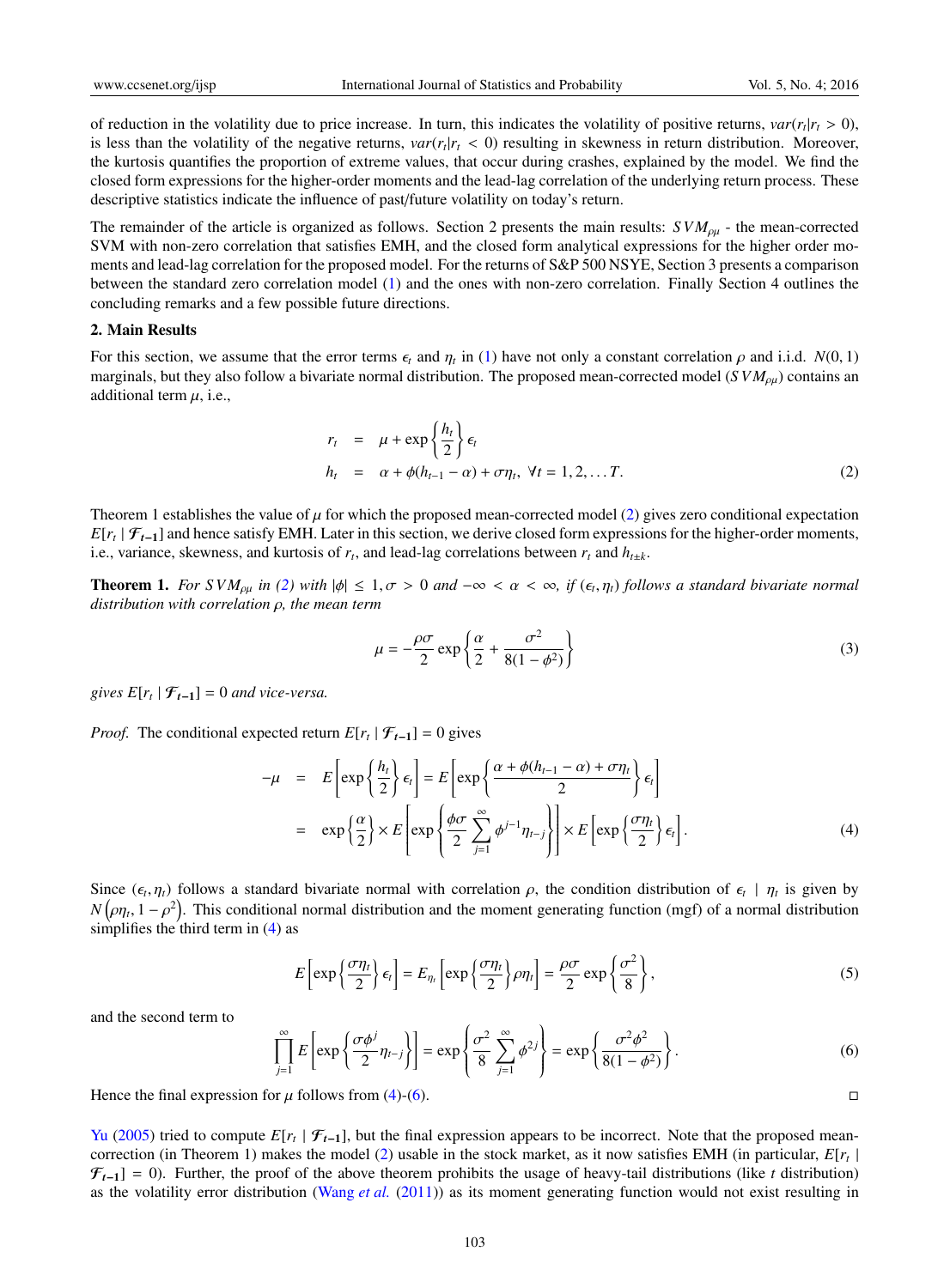in-existence of expected returns. In Section 3, we discuss the usage of this model for the index returns of S&P500 index of New York Stock Exchange (NYSE) observed during 1*st* April, 2002 - 30*th* March, 2006.

#### *2.1 Higher-order moments*

For additional key features on the distribution of returns, we estimate higher order moments, in particular, variance, skewness and kurtosis conditional on F*<sup>t</sup>*−<sup>1</sup>.

**Theorem 2.** *For SVM*<sub> $ρμ$ </sub> *in* (2), *if Theorem 1 holds, then the variance of returns conditional on*  $F_{t-1}$  *is given by* 

$$
V(r_t | \mathcal{F}_{t-1}) = \exp\left\{\alpha + \frac{\sigma^2}{2(1 - \phi^2)}\right\} \left(1 + \rho^2 \sigma^2 - \frac{\rho^2 \sigma^2}{4} \exp\left\{-\frac{\sigma^2}{4(1 - \phi^2)}\right\}\right). \tag{7}
$$

*Proof.* Following the definition of variance,

$$
V(r_t | \mathcal{F}_{t-1}) = E[r_t^2 | \mathcal{F}_{t-1}] - 0^2
$$
  
\n
$$
= E\left[\exp\{h_t\} \epsilon_t^2\right] - \mu^2
$$
  
\n
$$
= \exp\{\alpha\} \times E\left[\exp\left\{\sigma \sum_{j=1}^{\infty} \phi^j \eta_{t-j}\right\}\right] \times E\left[\exp\{\sigma \eta_t\} \epsilon_t^2\right] - \mu^2
$$
  
\n
$$
= \exp\left\{\alpha + \frac{\sigma^2 \phi^2}{2(1 - \phi^2)}\right\} (1 + \rho^2 \sigma^2) \exp\left\{\frac{\sigma^2}{2}\right\} - \mu^2 \quad \text{(as in (4)-(6)).}
$$

The final result follows by substituting the value of  $\mu$  from Theorem 1.

The expressions of the conditional mean and variance are the most crucial components in finding the skewness and kurtosis statistics. For *S VM*<sub>ρμ</sub> in (2), under the same conditions as in Theorem 2, the skewness conditional on  $\mathcal{F}_{t-1}$  is measured by  $\mu_3/(Var(r_t | \mathcal{F}_{t-1}))^{3/2}$ , where

$$
\mu_3 = \frac{3\rho\sigma}{2} exp\left\{\frac{3\alpha}{2} + \frac{9\sigma^2}{8(1-\phi^2)}\right\} \left[3 + \frac{9\sigma^2\rho^2}{4} + \frac{\rho^2\sigma^2}{6} exp\left\{-\frac{3\sigma^2}{4(1-\phi^2)}\right\} - \left(1 + \rho^2\sigma^2\right) exp\left\{-\frac{\sigma^2}{2(1-\phi^2)}\right\} \right].
$$
\n(8)

The proof of (8) starts with  $\mu_3 = E[r_t^3 | \mathcal{F}_{t-1}]$ , and proceeds in the exact same manner as in Theorems 1 and 2. Similarly the closed form expression of kurtosis can also be found as  $\mu_4/(Var(r_t | \mathcal{F}_{t-1}))^2$ , where

$$
\mu_4 = \exp\left\{2\alpha + \frac{2\sigma^2}{(1-\phi^2)}\right\} \times \left[\frac{3}{2}\rho^2 \sigma^2 (1+\sigma^2 \rho^2) \exp\left\{\frac{-5\sigma^2}{4(1-\phi^2)}\right\} + \left(3 + 24\rho^2 \sigma^2 + 16\rho^4 \sigma^4\right) - \frac{3}{16}\rho^4 \sigma^4 \exp\left\{\frac{-3}{2} \frac{\sigma^2}{(1-\phi^2)}\right\} - 9\rho^2 \sigma^2 \left(1 + \frac{3}{4}\rho^2 \sigma^2\right) \exp\left\{\frac{-3\sigma^2}{4(1-\phi^2)}\right\} \right].
$$
\n(9)

As expected all four descriptive statistics found here depends heavily on  $corr(\epsilon_t, \eta_t) = \rho$ . On a closer inspection of these statistics, we see that  $\rho = 0$  (i.e., the classical SVM by Taylor (1982)) gives  $\mu = 0, \mu_3 = 0$ ,

$$
Var(r_t | \mathcal{F}_{t-1}) = \exp\left\{\alpha + \frac{\sigma^2}{2(1-\phi^2)}\right\} \text{ and } \mu_4 = 3\exp\left\{2\alpha + \frac{2\sigma^2}{(1-\phi^2)}\right\}.
$$

The simplified expressions found here are consistent with the ones reported by Ghysels *et al.* (1996), and hence the proposed model *S VM<sub>ou</sub>* (2) is a generalization of the classical model *S VM*<sub>0</sub> in (1). Next we investigate the conditional (on F*<sup>t</sup>*−<sup>1</sup>) dependence between the current returns and past, current and future volatility.

## *2.2 Lead-lag correlations*

In this section, we wish to estimate three quantities: (1) dependence between the current returns and current volatility,  $corr(r_t, h_t | \mathcal{F}_{t-1})$ , (2) the potential influence of current returns on future volatility,  $corr(r_t, h_{t+k} | \mathcal{F}_{t-1})$ , and (c) the influence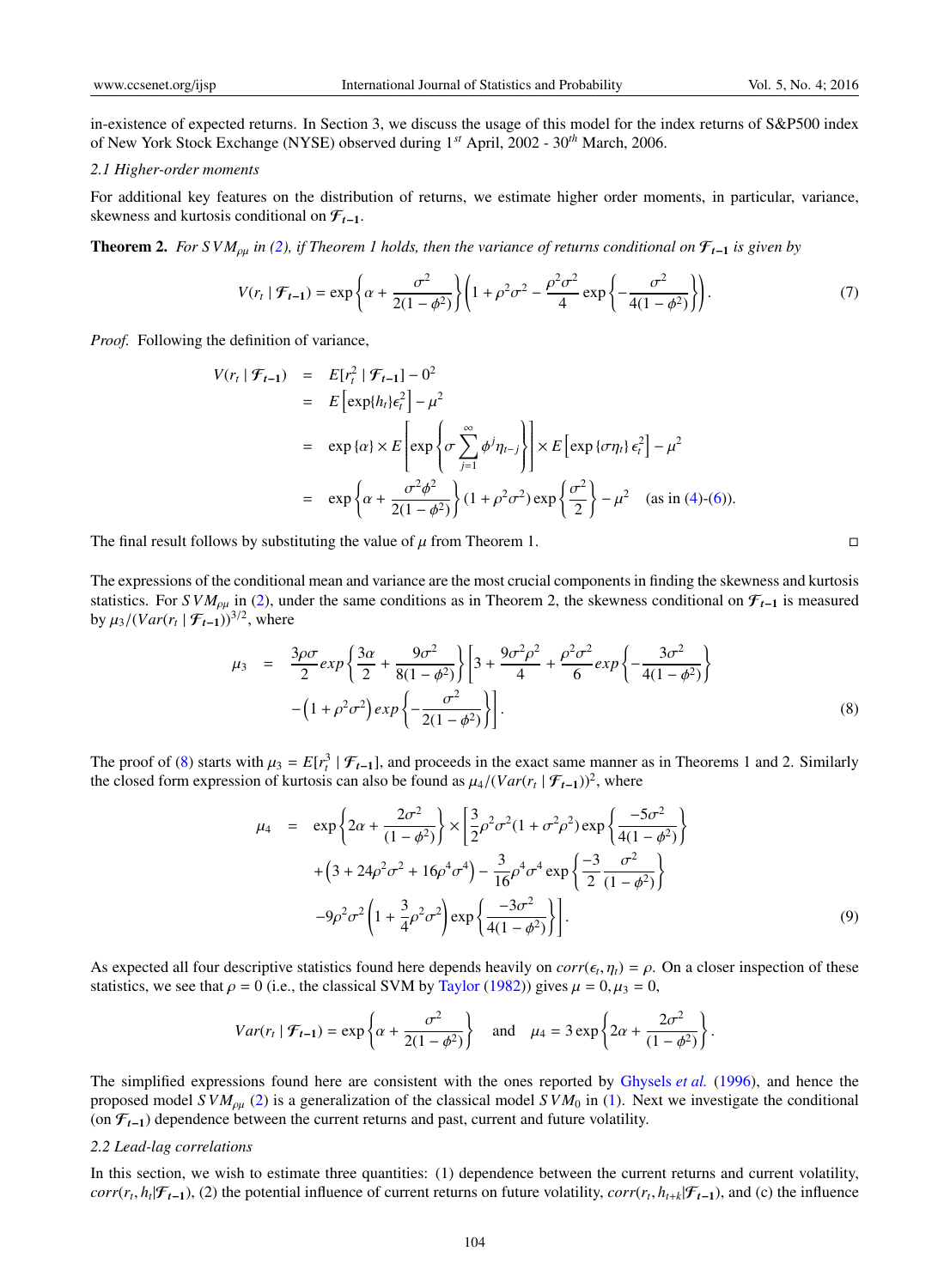of past volatility on current returns, *corr*(*r<sup>t</sup>* , *ht*−*k*|F*<sup>t</sup>*−<sup>1</sup>). Though empirical estimation of such quantities is not uncommon, e.g., in Bollerslev *et al.* (2006), our aim is to find closed analytical expression for these descriptive measures under  $SVM_{\rho\mu}$ specification.

Since  $var(r_t | \mathcal{F}_{t-1})$  is given by (7) and  $var(h_t | \mathcal{F}_{t-1}) = \sigma^2/(1 - \phi^2)$ , we only need to find the expressions for the conditional covariances. First, we recall that under the proposed model, the conditional means are  $E(r_t|\mathcal{F}_{t-1}) = 0$  and  $E(h_t|\mathcal{F}_{t-1}) = \alpha$ . Now, if we assume that  $corr(r_t, h_t | \mathcal{F}_{t-1}) = \sigma_{rh}$ , then

$$
cov(r_t, h_{t+1}) = E[r_t(h_t - \alpha)] = E[r_t(\phi(h_t - \alpha) + \sigma \eta_{t+1})] = \phi E[r_t(h_t - \alpha)] = \phi \sigma_{rh},
$$

which further implies that  $cov(r_t, h_{t+k}) = \phi^k \sigma_{rh}$  for  $k \ge 1$ . By applying the key mathematical techniques (i.e., properties of expectation, normal mgf and the expansion of  $h_t = \alpha + \sigma \sum_{j=1}^{\infty} \eta_{t-j} \phi^j$  used in proving results of Section 2.1, one can easily show that

$$
\sigma_{rh} = cov(r_t, h_t | \mathcal{F}_{t-1}) = \rho \sigma \exp\left\{\frac{\alpha}{2} + \frac{\sigma^2}{8(1-\phi^2)}\right\} \times \left\{1 + \frac{\sigma^2}{4(1-\phi^2)}\right\},
$$

$$
cov(r_t, h_{t-k} | \mathcal{F}_{t-1}) = \sigma_{rh} \cdot \phi^k \cdot \left[\frac{\sigma^2}{4(1-\phi^2)}\right] / \left[1 + \frac{\sigma^2}{4(1-\phi^2)}\right].
$$

Clearly, both the lead ( $cov(r_t, h_{t+k})$ ) and lag ( $cov(r_t, h_{t-k})$ ) covariances are smaller than the contemporaneous covariance *cov*(*r<sup>t</sup>* , *h<sup>t</sup>* |F*<sup>t</sup>*−<sup>1</sup>). The contemporaneous correlation can be interpreted as almost instantaneous *feedback e*ff*ect* of volatility change on returns, whereas the impact of return change on future volatility is termed as *leverage e*ff*ect*. Bekaert & Wu (2000) found that volatility feedback effect is stronger than leverage effect. The closed form expressions we have derived above provide a theoretical proof of the mentioned findings under *S VM*ρµ specification. Moreover, Bollerslev *et al.* (2006) have empirically observed that the lag-correlation with lag *h* is smaller than lead correlation with lead *h* which we have established theoretically. Further note that all these covariances and hence correlations vanish if  $\rho = corr(\epsilon_t, \eta_t) = 0$ . Next, we compare the goodness of fit of the three stochastic volatility models,  $SVM_0$  (classical - with zero correlation), *S VM<sub>p</sub>* (with correlation  $\rho$ ) and *S VM<sub>pµ</sub>* (mean-corrected with correlation  $\rho$ ), for a real data on returns.

#### 3. Example: S&P 500 NYSE

In this paper, we compare the performance of the three models ( $SVM_0$ ,  $SWM_0$ ,  $SWM_{\rho\mu}$ ) on the index returns of Standard and Poor 500 index (S&P500) obtained from New York Stock Exchange during April 01, 2002 – March 30, 2006. We selected this period to avoid extreme behaviour during "2000 – 2002 dot-com bubble" and "2008 Lehman Brothers' crash". Figure 1 displays the time-plot of the returns of 1008 trading days (less than the total number of calendar days).



Figure 1. Time plot of S&P500 returns during April 01, 2002 – March 30, 2006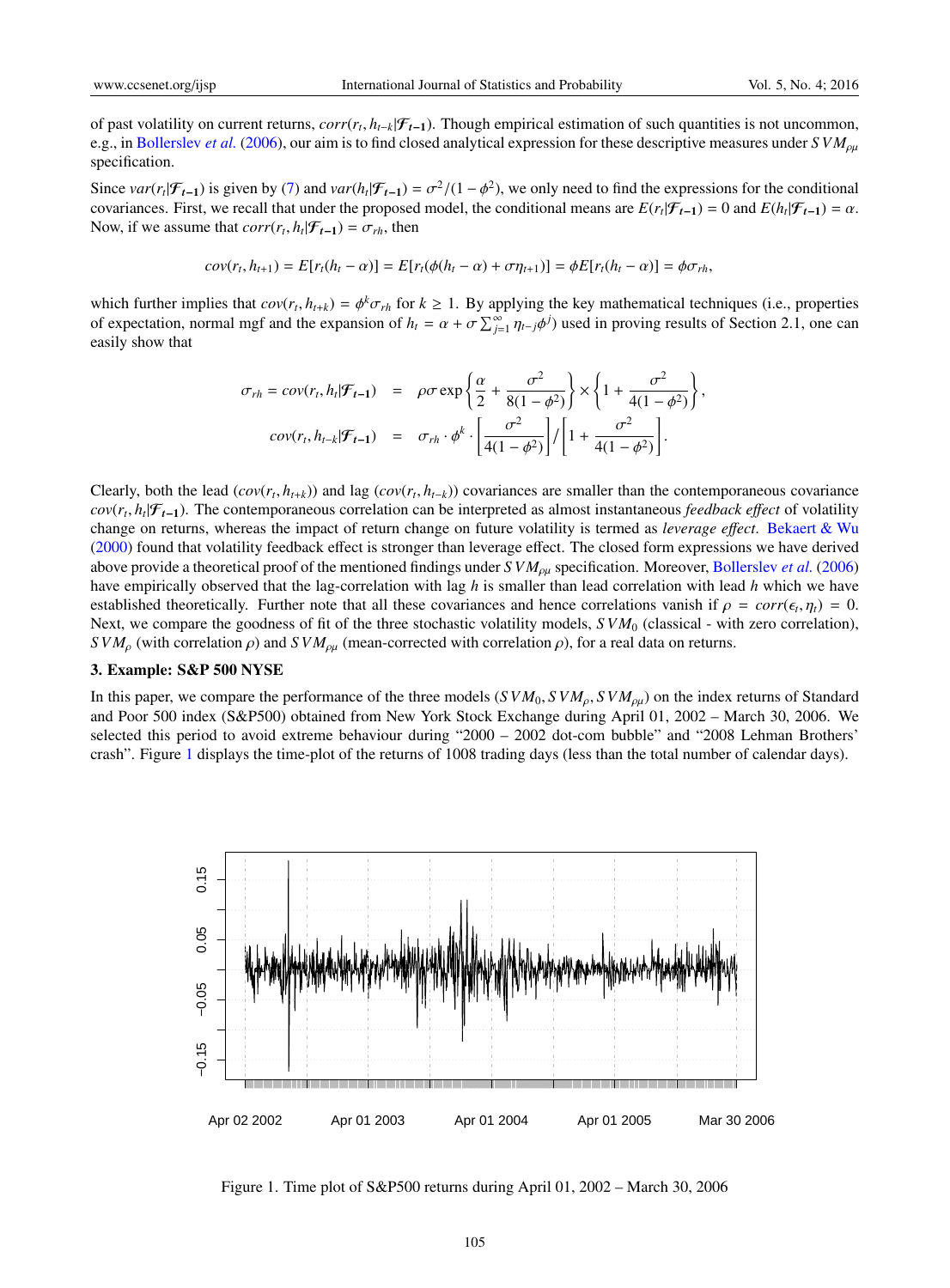From Figure 1 one can infer that the volatility is relatively high during September 2003 and June 2004, whereas during October 2004 to April 2005, the volatility is relatively lower than usual. A few descriptive statistics of the observed returns are as follows:

mean = 0.0014, variance = 0.0005, skewness = 0.0329, kurtosis = 10.9813.

We follow Meyer & Yu (2000), and use the same Markov Chain Monte Carlo (MCMC) algorithm implemented in Just Another Gibbs Sampler (JAGS) for fitting the classical model *S VM*<sub>0</sub>. For fitting the other two models, *S VM*<sub>ρ</sub> and *S VM*<sub>ρu</sub>, we slightly modify the JAGS code to include the  $corr(\epsilon_t, \eta_t) = \rho$  and  $\mu$  (derived in Theorem 1). For implementing  $SVM_0$ in JAGS, the hierarchical model structure is characterized by

$$
r_t \mid (h_t, h_{t-1}, \dots, h_1, h_0; \alpha, \phi, \sigma) \sim N(0, \exp\{h_t\}),
$$
  
and 
$$
h_t \mid (h_{t-1}, \dots, h_1, h_0; \alpha, \phi, \sigma) \sim N(\alpha + \phi(h_{t-1} - \alpha), \sigma^2).
$$

For  $SVM<sub>\rho</sub>$ , the mean and variance of the conditional distribution of  $r<sub>t</sub>$  changes to

$$
r_t|(h_t,\ldots,h_0;\alpha,\phi,\sigma)\sim N\bigg(\frac{\rho e^{h_t/2}}{\sigma}(h_t-\alpha-\phi(h_{t-1}-\alpha)),e^{h_t}(1-\rho^2)\bigg),
$$

and the conditional distribution of  $h<sub>t</sub>$  remains the same. Similarly, the implementation of the mean-corrected model  $SVM_{\rho\mu}$  is characterized by updating the mean and variance of the conditional distribution of  $r_t$  to

$$
r_t \mid (h_t, \ldots, h_0; \alpha, \phi, \sigma) \sim N \left( \mu + \frac{\rho e^{h_t/2}}{\sigma} (h_t - \alpha - \phi(h_{t-1} - \alpha)), e^{h_t} (1 - \rho^2) \right).
$$

The parameters of interest are  $(\alpha, \phi, \rho, \sigma) = \Theta$  (say). We use the same prior (including the hyperparameters) for  $\alpha, \phi$  and σ as in Meyer & Yu (2000), and a non-informative *Uni f*(−1, 1) prior for the correlation parameter. The posterior of Θ and  $H = \{h_t, h_{t-1}, ...\}$  given the data  $\{r_t, r_{t-1}, ...\}$  is obtained via JAGS. We set the total length of chains to be 180,000, out of which 30,000 was the burn-in, and from the remaining 150,000 posterior realizations (with the thinning of every 50*th* realization) were used (i.e., 3000 realizations in total) to obtain the plug-in estimates of the parameters. The thinning process facilitates a safeguard against the chain dependency in the sampling process. Figure 2 shows the density plots of the posterior distribution of Θ for the three models,  $SVM_0$ ,  $SVM_\rho$  and  $SVM_{\rho\mu}$ . We have not included the traceplots, as all parameters converge nicely and the plots do not reveal anything extra. The plug-in estimates of the parameters are obtained via posterior mean and variance (summarized in Table 1).

Table 1. Plug-in estimators of  $\Theta = (\alpha, \phi, \sigma, \rho)$  for the three models. The numbers in parentheses show the standard deviation of the posterior realizations.

| Parameter | $SVM_0$  | $SVM_{\rho}$ | $SVM_{\rho\mu}$ |
|-----------|----------|--------------|-----------------|
| $\alpha$  | $-7.88$  | $-7.87$      | $-7.88$         |
|           | (0.1837) | (0.2077)     | (0.192)         |
| φ         | 0.96     | 0.97         | 0.96            |
|           | (0.016)  | (0.014)      | (0.014)         |
| $\sigma$  | 0.2      | 0.177        | 0.18            |
|           | (0.04)   | (0.034)      | (0.038)         |
| ρ         |          | 0.1185       | 0.105           |
|           |          | (0.1362)     | (0.1278)        |

Table 1 shows that the posterior estimates of the parameters in  $SVM_0$ ,  $SVM_\rho$  and  $SVM_{\rho\mu}$  are similar. Further, the nearunity estimate of  $\phi$  indicates presence of strong volatility clustering. The estimate of the correlation parameter  $\rho$  is small yet positive, which is similar to the findings of French *et al.* (1987) and Campbell & Hentschel (1992). This may be taken as an indication of no significant effect of current return on future volatility.

Figure 2 shows that the posterior distributions of the parameters for  $SVM_0$ ,  $SVM_0$  and  $SVM_{0\mu}$  are different in their kurtosis. A general pattern that can be noticed is that posterior distributions of the parameters under *S VM*<sup>0</sup> are more leptokurtic compared to their counter parts under other two models except for  $\alpha$ . Importantly, too strong volatility clustering is more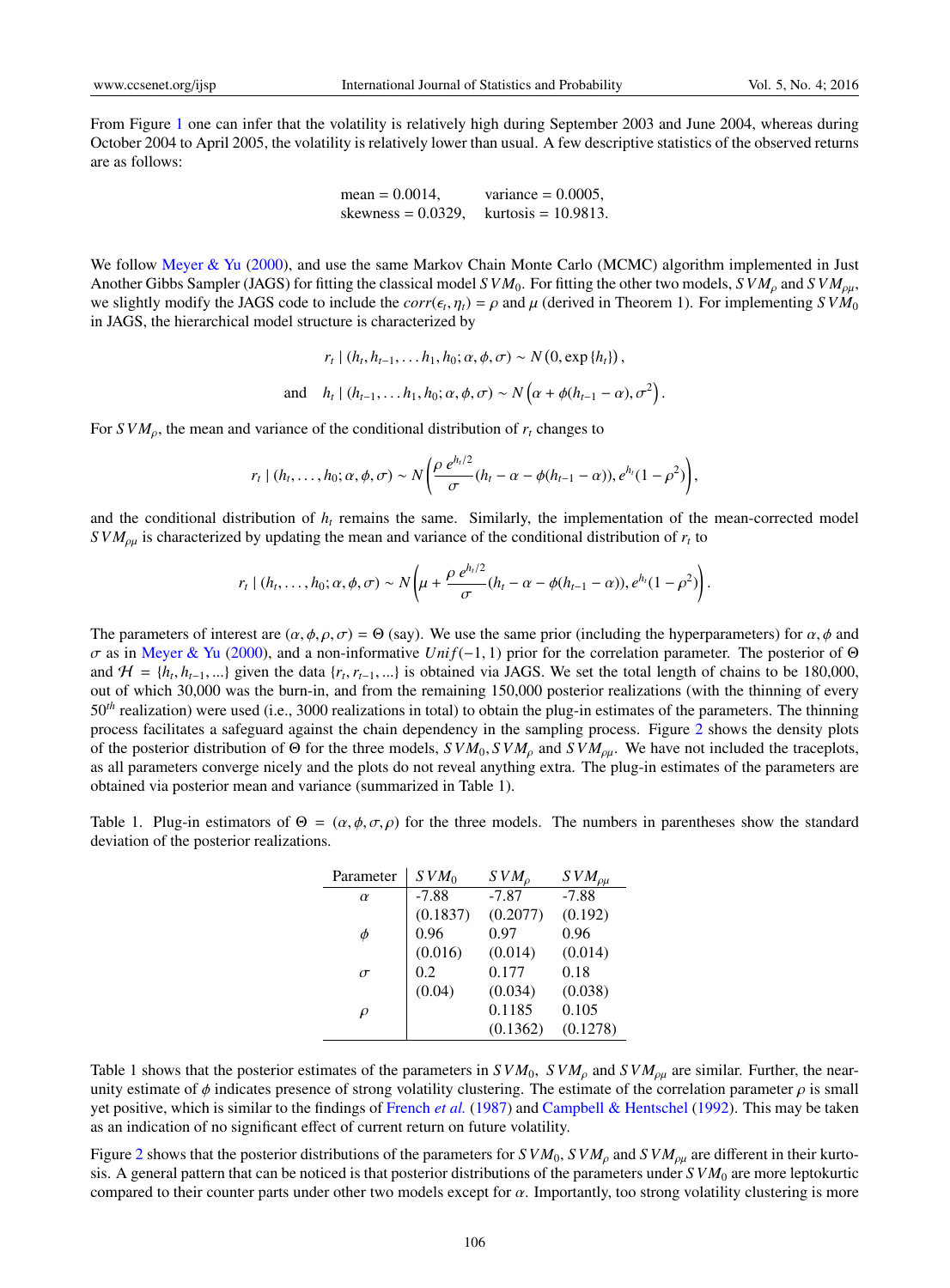

Figure 2. Posterior distribution of Θ for the three models. The black solid curves represent *S VM*0, blue dashed curves are from *S VM<sub>ρ</sub>* model, and the red dotted curves are obtained from the proposed model *S VM<sub>ρμ</sub>*.

probable under  $SVM<sub>\rho\mu</sub>$  and  $SVM<sub>\rho\mu</sub>$  compared to  $SVM<sub>0</sub>$ . In case of variance of volatility, posterior distribution under *S VM*<sub>0</sub> indicates higher values compared to the other two models. Comparing the posterior distributions of  $\rho$  under *S VM*<sub> $\rho$ </sub> and *S VM*ρµ, the former shows higher probability of being positive valued relative to the latter.

As per Figure 2(d),  $\rho$  is very small (close to zero), and thus, it is expected that the proposed model would not provide significant additional strength in modelling the returns data.

We now compare the three models using the descriptive measures (mean, variance, skewness and kurtosis), three lead-lag correlations, mean deviance over the posterior distribution, and the mean square prediction error (MSPE):  $\sum_{t=1}^{T} \hat{r}_t^2/T$ . The deviance function, suggested by Dempster (1974), is

$$
D(\Theta) = -2\log f(r \mid \Theta, \mathcal{H}) + 2\log g(r),
$$

where  $f(r | \Theta, \mathcal{H})$  is the likelihood for a given realization of  $\Theta$  and  $\mathcal{H}$ , and  $g(r)$  is the normalizing constant. Table 2 presents the plug-in values of these "goodness of fit" measures for the three models.

Since  $\rho \approx 0.1$  (very small), the estimated mean is also small  $\mu = -4.05 \cdot 10^{-6}$ . Thus all three models would behave very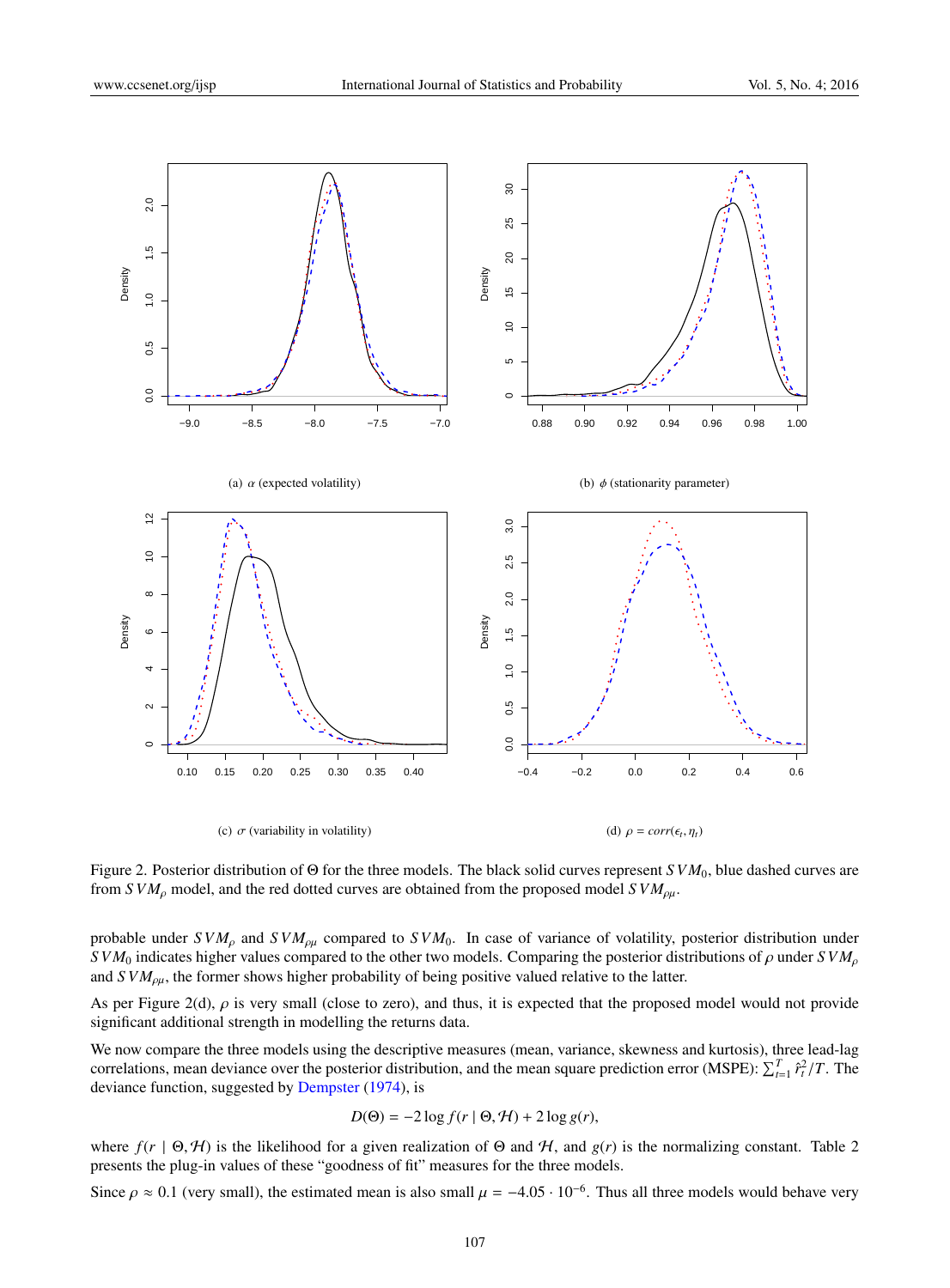| GOF measure             | True data | $SVM_0$  | SVM <sub>o</sub> | $SVM_{\rho\mu}$        |
|-------------------------|-----------|----------|------------------|------------------------|
| Mean                    | 0.0014    | $\theta$ |                  | $-4.05 \times 10^{-6}$ |
| Variance                | 0.0005    | 0.0005   | 0.0005           | 0.0005                 |
| <b>Skewness</b>         | 0.0329    | $\theta$ | 0.0856           | 0.0769                 |
| Kurtosis                | 10.981    | 5.196    | 5.105            | 5.076                  |
| $corr(r_t, h_t)$        |           |          | 0.0305           | 0.0276                 |
| $corr(r_t, h_{t-10})$   |           |          |                  | 0.0053                 |
| Deviance                |           | $-5019$  | $-5033$          | $-5043$                |
| MSPE $(\times 10^{-7})$ |           | 0.178    | 12.94            | 9.298                  |

Table 2. Goodness of fit measures for the true data and the three models.

similarly (which is reflected in the estimated moments under the three models). Surprisingly plug-in estimates of kurtosis obtained from all three models under-estimates the kurtosis measured from the data. Deviance values indicate that  $SVM_{out}$ provides a slightly better fit compared to the other two models. On the other hand, MSPE values indicate that the basic SVM provides better prediction among the three models. Though the numerical results presented through the S& P 500 NYSE example do not provide sufficient evidence for  $SVM_{\rho\mu}$  giving additional information than  $SVM_0$ , it certainly is the generalization of *SVM*<sup>0</sup> and an example with large  $\rho = corr(\epsilon_t, \eta_t)$  might have given more convincing evidence.

#### 4. Concluding Remarks

In this paper, we have proposed a mean-correction for the SVM with correlation between  $\epsilon_t$  and  $\eta_t$ . This mean-correction step enables the conditional expected return to be zero, which is a necessary condition for a good SVM (i.e., a model that adhere to the EMH). We have also found the closed form analytical expressions for the higher moments of returns and lead-lag correlation between the return and volatility.

From S&P500 example, we see that most of the empirical observations on statistical properties of returns are reflected through all the three models. However,  $SVM_{\rho\mu}$  gives a slightly better fit to the data (in terms of average deviance) compared to the classical model  $SVM_0$  as well as  $SVM_0$ . A close look at this research endeavour generates several interesting and challenging research problems.

First, the estimated error correlation  $\rho$  turns out to be positive despite the fact that return and its volatility move in opposite directions (Nelson (1991)). Glosten *et al.* (1993) attributed this discrepancy due to mis-specification in the underlying SVM, which is caused by not accounting for the size discrepancy in volatility change due to up or down movement of price. The authors have shown that if the size discrepancy is accounted for then  $\rho$  becomes negative. This result demonstrates that  $\rho$  alone can not explain the asymmetric response of return to its volatility sufficiently. As we have pointed out in the introduction that this size discrepancy can be interpreted as different conditional variances (or volatility) for positive and negative returns, which leads to skewed return distribution instead of a Gaussian one, a new model can be developed by extending *S VM<sub>ρμ</sub>* in the line of Abanto-Valle *et al.* (2010).

Second, the observed kurtosis from the data is not completely explained by the model based estimates of kurtosis. Indeed, the significant difference between empirical kurtosis and the model based estimates again suggests non-normality of the return error distribution. The problem can be tackled in two ways- (1) introducing jumps in returns or (2) allowing the return error to be heavy-tailed (*e.g.* Student's *t*). Notice, adding a jump to the return only explains transient changes (as seen on 8*th* & 9*th* August, 2002 ) and does not cause the return distribution to change permanently whereas jump in both return and volatility explains persistent effects of extreme values (*e.g.* September, 2003 – June, 2004). *SVM<sub>ρμ</sub>* can further be generalized by including jumps in return and volatility (Eraker *et al.* (2003)) following the 1*st* line of argument and using skew Student's-*t* distributions following the 2*nd* line of argument (Abanto-Valle *et al.* (2015)).

Although continuous time stochastic volatility has been studied extensively in the literature, discrete-time SVM brings out new features such as leverage effect and feedback effect which occurs due to lagged reaction between return and its volatility. In this paper we have established that the empirically observed pattern of leverage effect and lagged correlations (Bollerslev *et al.* (2006)) are explained by  $SVM_{\rho\mu}$ . In particular, we have shown that the correlation between current return and future volatility is maximum in magnitude at lead 0 (or contemporaneously) and the future leverage effects disappear exponentially with the lead time. Indeed, strong volatility clustering effect indicates more persistent leverage effect. It may also be noted that the existing practice of assuming  $h_{t+1} = \alpha + \phi(h_t - \alpha) + \sigma \eta_t$  (instead of  $h_t$ ) and  $corr(\epsilon_t, \eta_t) = \rho$  for a correct SVM specification would not support the empirical observation on contemporaneous correlation.

Mean-correction to the contemporaneously correlated SVM has another very important application, which is extensively researched in continuous-time scenario, but barely investigated in the discrete-time domain. An *arbitrage* opportunity is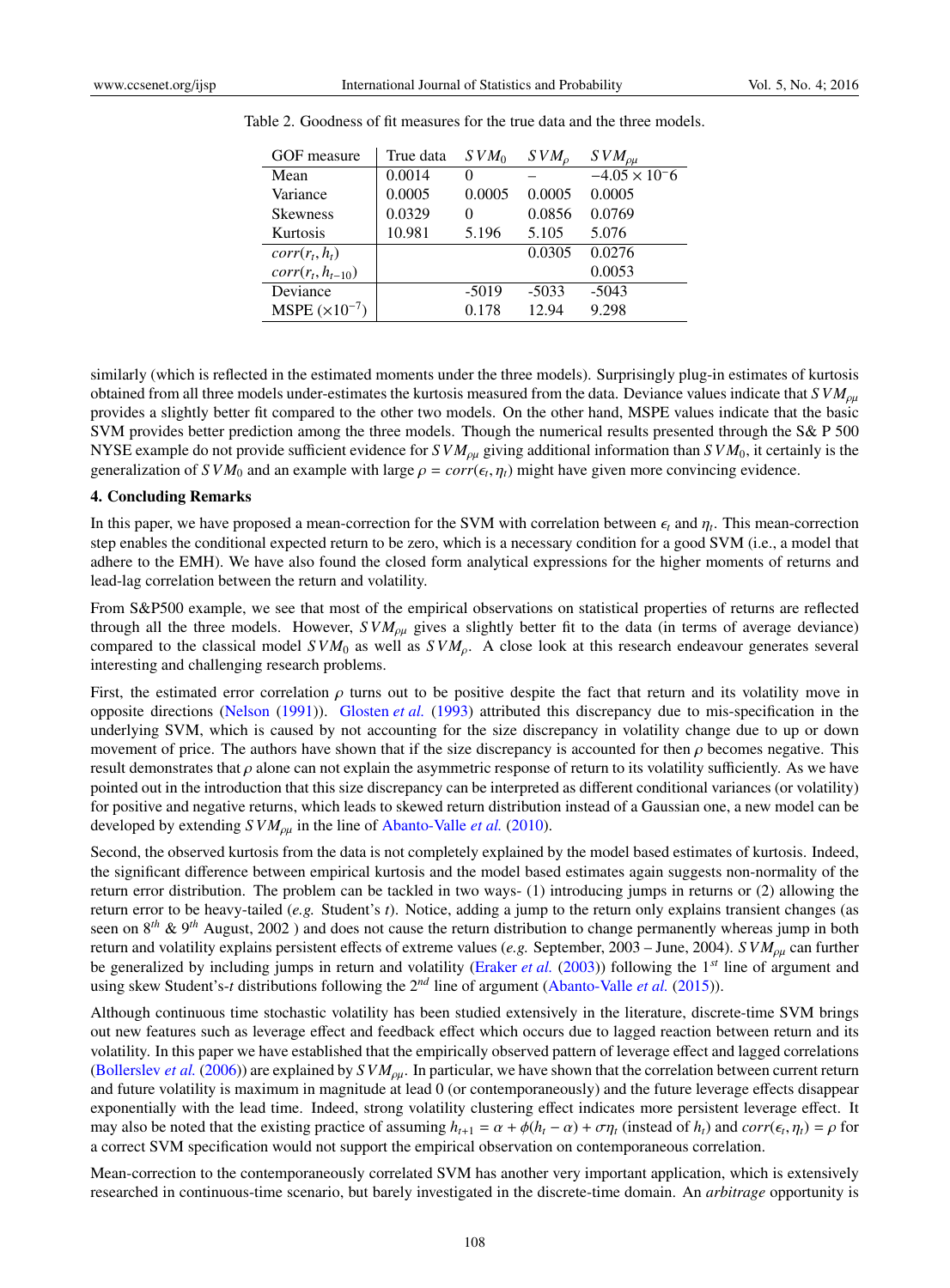created in a market if one can borrow an amount  $P_0$  to purchase a stock at time 0, and sell it at time *T* at a price  $P_T$ , making no loss with probability 1 and getting a profit with positive probability. An efficient market would never want an arbitrage opportunity to be created. It can be shown that, under mild assumptions, a necessary and sufficient condition for the existence of no arbitrage is equivalent to the existence of a risk-neutral density. In fact, in continuous time,  $P_t$  is a martingale under this density ((Williams, 2006, Ch. 5)). A discrete time analogue of the no-arbitrage condition is to say that  $r_t = log(\frac{P_t}{P_{t-1}})$  is a martingale difference or equivalently has zero mean. Arbitrage free option prices are derived from SVMs using the risk-neutral density, and may not be unique (e.g., Hull & White (1987)). It can also be shown that if  $r<sub>t</sub>$ is not a martingale difference process then arbitrage opportunities can be created. As a result, arbitrage free option prices will not exist. In this paper we have proposed mean-correction of the SVM by adding an appropriate non-zero drift term which facilitates no-arbitrage and hence the existence of a risk neutral density. Thus the proposed model opens up the way to compute option prices under the type of SVMs proposed by (Jacquier *et al.* (2004)). This relationship with option pricing requires a detailed investigation which we believe can lead to important results.

# Acknowledgements

We would like to thank the reviewers for helpful comments that led to significant improvement in the article.

#### References

- Abanto-Valle, C. A., Bandyopadhyay, D., Lachos, V. H., & Enriquez, I. 2010. Robust Bayesian analysis of heavy-tailed stochastic volatility models using scale mixtures of normal distributions. *Computational Statistics and Data Analysis*, 54(12), 2883–2898. http://dx.doi.org/10.1016/j.csda.2009.06.011.
- Abanto-Valle, CA, Lachos, VH, & Dey, Dipak K. 2015. Bayesian estimation of a skew-studentt stochastic volatility model. *Methodology and Computing in Applied Probability*, 17(3), 721–738. http://dx.doi.org/10.1007/s11009-013-9389-9.
- Bekaert, G., & Wu, G. 2000. Asymmetric volatility and risk in equity markets. *The review of financial studies*, 13, 1–42.
- Berg, A., Meyer, R., & Yu, J. 2004. Deviance Information Criterion for Comparing Stochastic Volatility Models. *Journal of Business and Economic Statistics*, 22(1), 107–120.
- Black, F. 1976. The pricing of commodity contracts. *Journal of Financial Economics*, 3, 167–179.
- Bollerslev, T, Litvinova, J, & Tauchen, G. 2006. Leverage and feedback effects in high frequency data. *Journal of Financial Econometrics*, 4, 353–384. http://dx.doi.org/10.1093/jjfinec/nbj014.
- Campbell, John Y., & Hentschel, Ludger. 1992. No news is good news: An asymmetric model of changing volatility in stock returns. *Journal of Financial Economics*, 31(3), 281 – 318. http://dx.doi.org/10.1016/0304-405X(92)90037-X.
- Dempster, A. P. 1974. The direct use of likelihood for significance testing. *Proceedings of conference on foundational questions in statistical inference*, University of Aarhus, 335–352.
- Engle, Robert F. 1982. Autoregressive Conditional Heteroscedasticity with Estimates of the Variance of United Kingdom Inflation. *Econometrica*, 50(4), 987–1007. http://dx.doi.org/10.2307/1912773.
- Eraker, B., Johanners, M., & Polson, N. G. 2003. The impact of jumps in volatility and returns. *Journal of Finance*, 53(3, 1269–1300. http://dx.doi.org/10.1111/1540-6261.00566.
- French, R. Kenneth, Schwert, G. William, & Stambaugh, F. Robert. 1987. Expected Stock Returns and Volatility. *Journal of Financial Economics*, 19, 3–29. http://dx.doi.org/10.1016/0304-405X(87)90026-2.
- Ghysels, Eric, Harvey, Andrew C., & Renault, Eric. 1996. Stochastic volatility. *Pages 119 191 of:* Maddala, G. S., & Rao, C. R. (eds), *Statistical Methods in Finance*. Handbook of Statistics, vol. 14. New York: Elsevier.
- Glosten, L. R., Jagannathan, R., & Runkle, D. E. 1993. On the Relation between the Expected Value and the Volatility of the Nominal Excess Return on Stocks. *The Journal of Finance*, 48(5), 1779–1801. http://dx.doi.org/10.1111/j.1540-6261.1993.tb05128.x.
- Harvey, C.R., & Siddique, A. 1999. Autoregressive conditional skewness. *Journal of Finance and Quantitative Analysis*, 34, 465–487. http://dx.doi.org/10.2307/2676230.